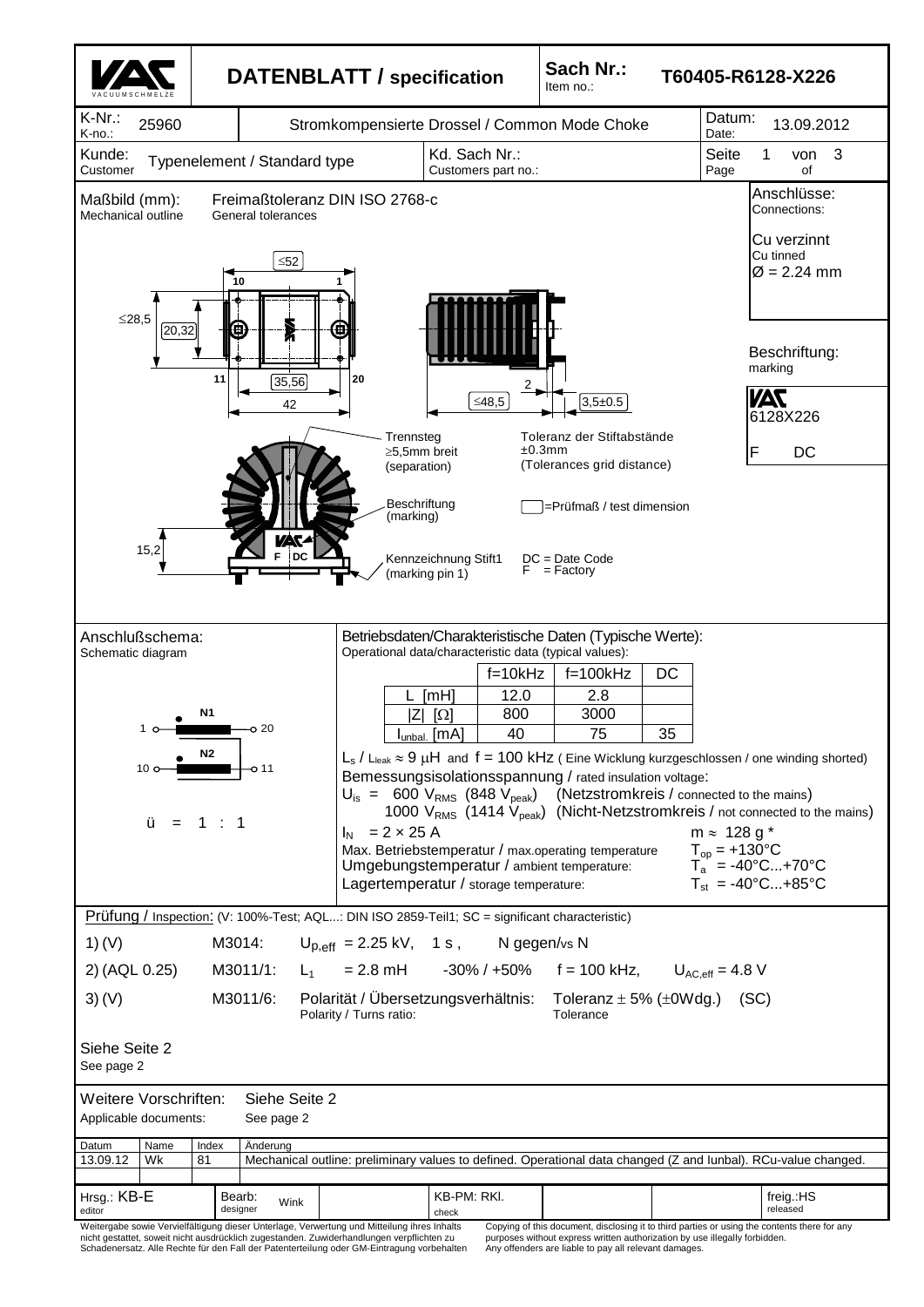V A C U U M S C H M E L Z E **DATENBLATT / specification Sach Nr.:** Item no.: **T60405-R6128-X226** K-Nr.:  $K$ -no. 25960 Stromkompensierte Drossel / Common Mode Choke Datum: 13.09.2012 Kunde:<br>Customer Typenelement / Standard type  $Kd.$  Sach Nr.: Customers part no.: Seite 2 von 3<br>Page of Page Hrsg.: KB-E editor Bearb: designer  $Wink$  KB-PM: RKI. check freig.:HS released Weitergabe sowie Vervielfältigung dieser Unterlage, Verwertung und Mitteilung ihres Inhalts nicht gestattet, soweit nicht ausdrücklich zugestanden. Zuwiderhandlungen verpflichten zu Schadenersatz. Alle Rechte für den Fall der Patenterteilung oder GM-Eintragung vorbehalten Copying of this document, disclosing it to third parties or using the contents there for any purposes without express written authorization by use illegally forbidden. Any offenders are liable to pay all relevant damages. Prüfung / Inspection: (V: 100%-Test; AQL...: DIN ISO 2859-Teil1; SC = significant characteristic) 4) (AQL 1/S4) M3011/5:  $R_{Cu1} \leq 3.8$  m $\Omega$ ,  $R_{Cu2} \leq 3.8$  m $\Omega$ 5) (Fix 05) M3290: Lötbarkeitstest nach 1 / solderability test acc. 1 6) (AQL 1/S4) M3200: Mechanische Prüfung / mechanical test Typprüfung / Type test : 1) M3064: Stoßspannungsprüfung / surge voltage test: N gegen/vs N Einstellwerte / Settings: 1.2 µs / 50 µs Kurvenform (waveform), U<sub>P,peak</sub> = 6.0 kV<br>3 Impulse im Abstand t = 1s mit wechselnder Polarität mit wechselnder Polarität<br>with changing polarity 3 pulses in a cycle of 2) M3014:  $U_{P,eff} = 2.25 \text{ kV}$ ,  $t = 5 \text{ s}$ , N gegen/vs N Messungen nach Temperaturangleich der Prüflinge an Raumtemperatur Measurements after temperature balance of the test samples at room temperature Weitere Vorschriften: Applicable documents: Konstruiert, gefertigt und geprüft nach EN 50178 und erfüllt die Vorschriften. Designed, manufactured and tested in accordance with EN 50178 and complies with the standards. Parameter / Parameters:: Basisisolation / Basic insulation: Ngegen/vs N Verschmutzungsgrad 2 / pollution degree 2 a) Netzstromkreis / connected to the mains Überspannungskategorie / overvoltage category: III Bemessungsisolationsspannung / rated insulation voltage:  $U_{\text{is,eff}}$  /  $U_{\text{is,RMs}} = 600 \text{ V}$  (848 V<sub>peak</sub>) Prüfspannung / test voltage:  $U_{P,eff}$  /  $U_{P,RMS} \geq 1.65$  kV Stoßspanng. / surge volt.age:  $U_{P, max} / U_{P, peak} \geq 6.0 \text{ kV}$  Kurvenform (waveform): 1.2 µs / 50 µs Kriechstrecke / creepage: N gegen/vs  $N \geq 5.5$  (3.0) mm Isolierstoffklasse 1 (auf Bodenplatte)<br>Insulation material group 1 (on base plate) Insulation material group 1 ≥ 5.5 (3.0) mm Isolierstoffklasse 1 (auf Kern) Insulation material group 1 Luftstrecke / clearance: N gegen/vs  $N \geq 5.5$  mm b) Nicht-Netzstromkreis / not connected to the mains Überspannungskategorie / overvoltage category: II Bemessungsisolationsspannung / rated insulation voltage:  $U_{\text{is,eff}}$  /  $U_{\text{is,RMS}} = 1000 \text{ V}$  (1414 V<sub>peak</sub>) Prüfspannung / test voltage:  $U_{P,eff}$  /  $U_{P,RMS} \geq 2.25$  kV<br>Stoßspanng. / surge volt.age:  $U_{P,max}$  /  $U_{P,peak} \geq 6.0$  kV Stoßspanng. / surge volt.age:  $U_{P, max} / U_{P, peak} \geq 6.0 \text{ kV}$  Kurvenform (waveform): 1.2 µs / 50 µs Kriechstrecke / creepage: N gegen/vs  $N \geq 5.5$  (5.0) mm Isolierstoffklasse 1 (auf Bodenplatte)<br>Insulation material group 1 (on base plate) Insulation material group 1 ≥ 5.5 (5.0) mm Isolierstoffklasse 1 (auf Kern)<br>Insulation material group 1 (on core) Insulation material group 1 Luftstrecke / clearance:  $N$  gegen/vs  $N \geq 5.5$  mm Design: Isoliersystem gemäß UL 1446 / insulation system compliant to UL 1446: File No.: E209169 (BASF 130-1), 130°C Bauelement-Träger, Draht und Isoliermaterialien / component fixture, wire and insulation materials: UL-gelistet / UL-listed